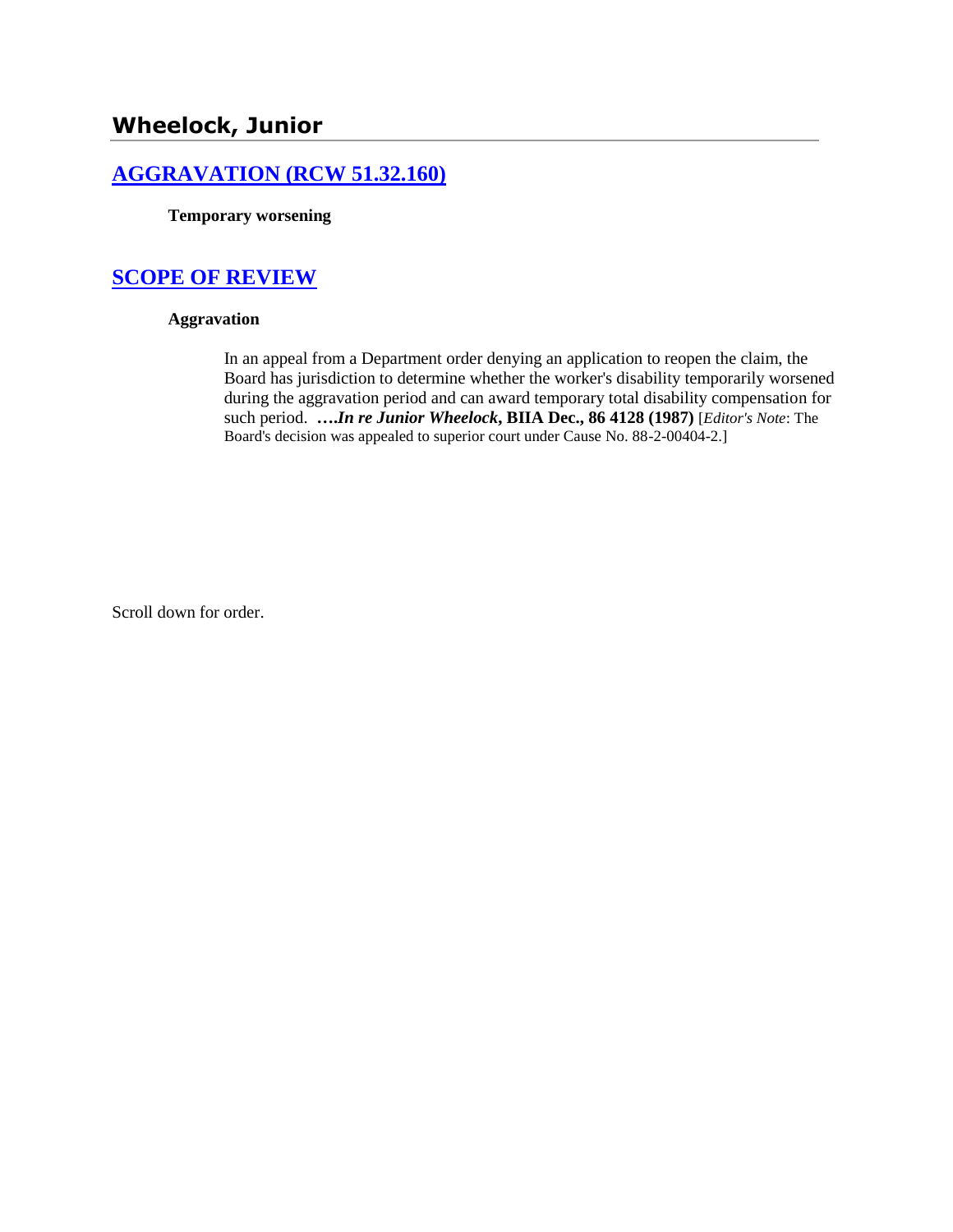### **BEFORE THE BOARD OF INDUSTRIAL INSURANCE APPEALS STATE OF WASHINGTON**

**)**

**IN RE: JUNIOR WHEELOCK ) DOCKET NO. 86 4128**

**CLAIM NO. S-388613 ) DECISION AND ORDER**

APPEARANCES:

Claimant, Junior C. Wheelock, by Harbaugh and Bloom, P.S., per Daniel P. Harbaugh

Employer, Rider/PIE Nationwide, Inc., by Keller Rohrback, per Kirk S. Portmann

This is an appeal filed by the claimant on November 21, 1986 from an order of the Department of Labor and Industries dated November 3, 1986 adhering to the provisions of a Department order dated March 7, 1986 which denied the claimant's application to reopen the claim for aggravation of condition. **REVERSED AND REMANDED**.

### **DECISION**

Pursuant to RCW 51.52.104 and RCW 51.52.106, this matter is before the Board for review and decision on a timely Petition for Review filed by the claimant to a Proposed Decision and Order issued on August 14, 1987 in which the order of the Department dated November 3, 1986 was reversed and this claim was remanded to the Department with directions to reopen the claim and direct the self-insured employer to provide such benefits as are required by law.

The Board has reviewed the evidentiary rulings in the record of proceedings and finds that no prejudicial error was committed and said rulings are hereby affirmed.

The issues presented by this appeal and the evidence presented by the parties are adequately set forth in the Proposed Decision and Order.

Claimant's Petition for Review excepts solely to the Industrial Appeals Judge's conclusion that the Board lacks appellate jurisdiction to consider the question of time loss compensation in an appeal from a Department order denying an application to reopen for aggravation of condition. Claimant does not challenge the proposed disposition insofar as it reverses the Department order of November 3, 1986 and remands with direction to reopen the claim. We concur with claimant's Petition and believe the evidence establishes claimant's entitlement to time loss compensation based upon aggravation of condition. In so concluding we specifically find that the Board has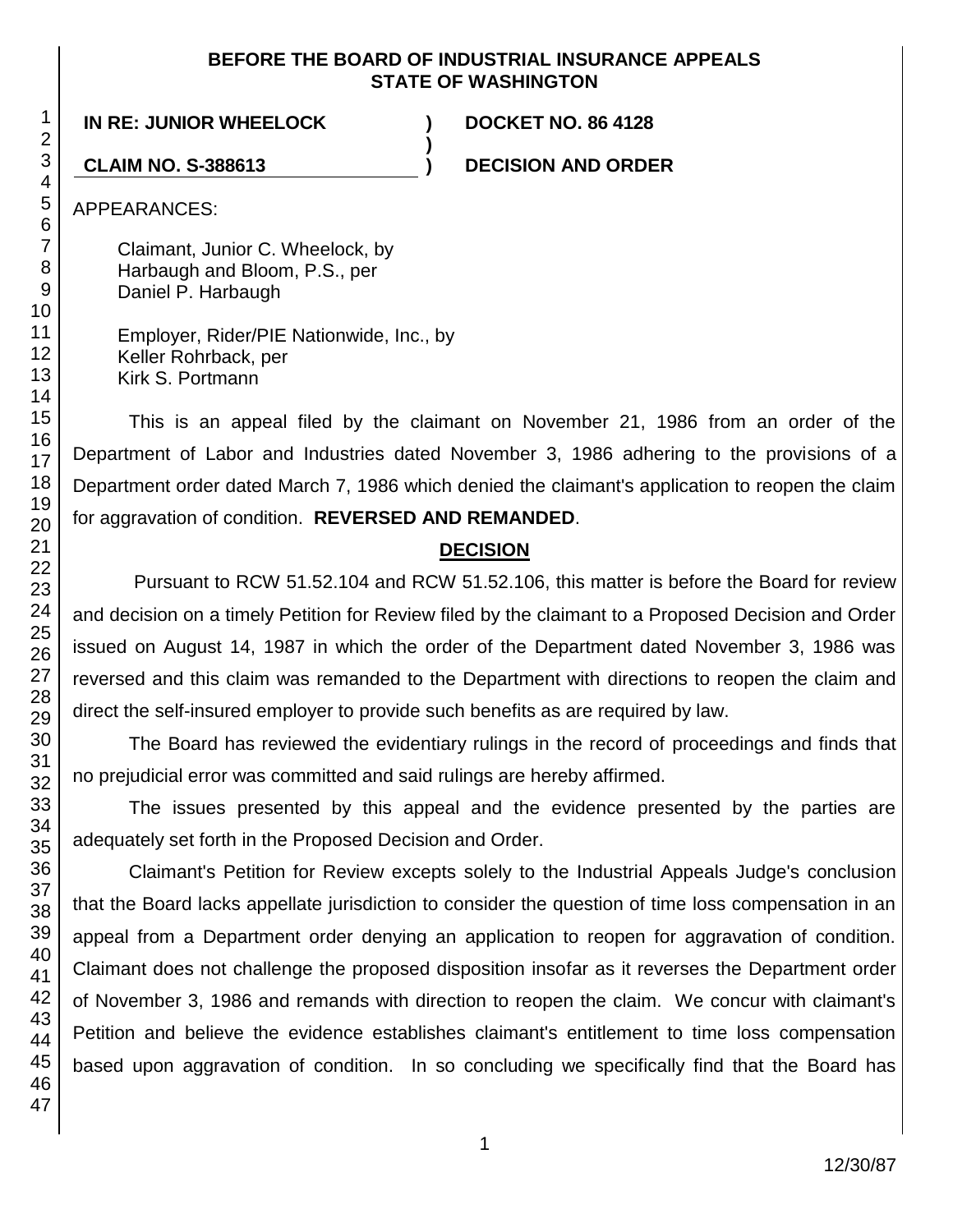jurisdiction over the subject matter of time loss compensation in an appeal from a Department order denying an application to reopen a claim for aggravation of condition.

The Notice of Appeal filed by the claimant alleges aggravation of conditions proximately caused by a November 18, 1980 industrial injury. It alleges the aggravation occurred between the first terminal date of May 9, 1983, when the Department closed the claim with a permanent partial disability award equal to 25% as compared to total bodily impairment, and the second terminal date of November 3, 1986, when the Department denied the application to reopen the claim. The Notice of Appeal specifically prays for time loss compensation during the period of April 17, 1985 through November 3, 1986. Furthermore, claimant's proof indisputably established entitlement to the relief sought. Two qualified attending health care experts, Walter B. Thompson, D.C., and John J. Demakis, M.D., described the objective evidence of worsening taking place during the aggravation period which resulted in the need for medical treatment and entitlement to time loss compensation.

The Proposed Decision and Order correctly indicated that this Board's jurisdiction is appellate only. If a question has not been passed upon by the Department it cannot be reached by us. Lenk v. Department of Labor and Industries, 3 Wn. App. 977 (1970). However, it erred in concluding that the Department, in denying Mr. Wheelock's aggravation application, had not had the opportunity to consider the question of temporary total disability during the period of alleged aggravation.

The aggravation statute, RCW 51.32.160, addresses the question of whether a worker's "disability" has worsened since compensation was last determined or terminated. In Noll v. Department of Labor and Industries, 179 Wn. 213 (1934), the Supreme Court concluded that appellate review of a decision to deny an application to reopen of necessity encompasses the question of the extent of the worker's permanent disability as of the second terminal date. Based on Noll, the Board clearly has jurisdiction to determine whether a worker is permanently partially or permanently totally disabled as of the second terminal date when it reverses a Department order denying an application to reopen. By the same token, the Board has jurisdiction to determine that a worker was temporarily totally disabled during the aggravation period when it reverses a Department order denying an application to reopen. For when the Department determined that Mr. Wheelock's disability attributable to the industrial injury had not become aggravated between May 9, 1983 and November 3, 1986, it of necessity determined that his disability had not worsened, either temporarily or permanently, during this period.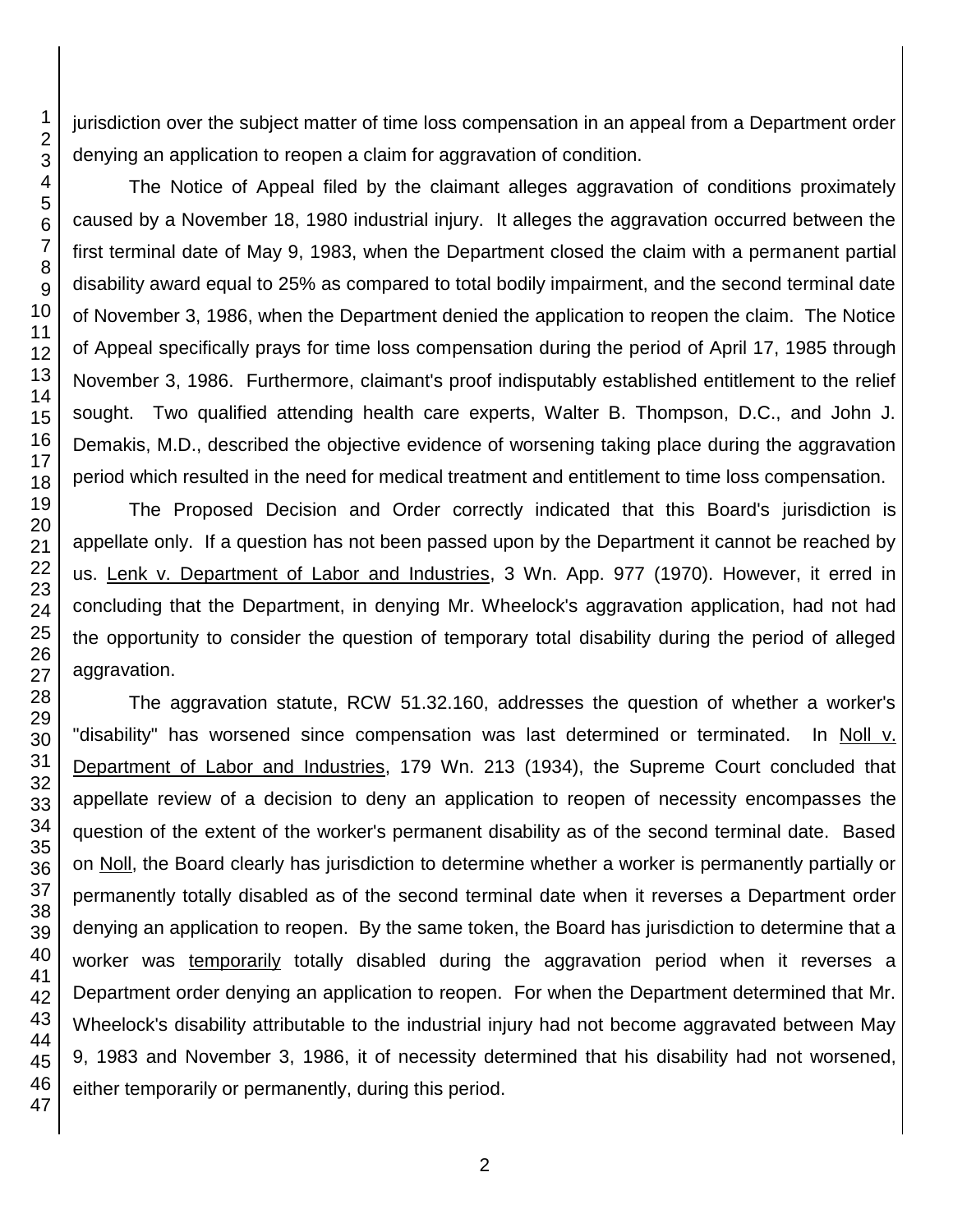Thus, in reversing the Department order of November 3, 1986, we have jurisdiction to reach the question of whether Mr. Wheelock's disability due to the industrial injury of November 18, 1980 worsened either temporarily or permanently. We conclude that his disability worsened temporarily so that he was rendered totally temporarily disabled during the period of April 17, 1985 through November 3, 1986 and required further medical treatment.

Based on a careful review of the Proposed Decision and Order, claimant's Petition for Review, and the employer's reply thereto, as well as the entire record, we are persuaded that the Proposed Decision and Order is supported by the evidence insofar as it concludes that Mr. Wheelock's conditions resulting from his industrial injury worsened between the terminal dates to the extent that they were not fixed and stable, and were in need of medical treatment. The Proposed Decision and Order, however, is incorrect under the law and the facts insofar as it fails to consider the evidence providing entitlement to time loss compensation based upon temporary total disability between April 17, 1985 and November 3, 1986. For, just as certainly as the Department order denied the benefits at issue, claimant's Notice of Appeal brought the issue to the appellate jurisdiction of this Board for resolution. To hold otherwise would be to foster piecemeal litigation.

# **FINDINGS OF FACT**

1. On December 5, 1980 an accident report was filed with the Department of Labor and Industries alleging that Junior Wheelock had sustained an industrial injury on November 18, 1980 while in the course of employment with Pacific Intermountain Express, a self-insured employer. On April 16, 1981 the Department issued an order allowing the claim. On March 23, 1982 the Department issued an order closing the claim with an award for permanent partial disability equal to 25% as compared to total bodily impairment. On May 17, 1982 the claimant protested and requested reconsideration of the aforementioned order. On July 26, 1982 the Department issued an order holding its March 23, 1982 order in abeyance. On September 30, 1982 the Department issued an order adhering to the provisions of its March 23, 1982 order.

On May 3, 1983 an application to reopen the claim was filed by the claimant on the grounds of aggravation of condition. On May 9, 1983 the Department issued an order denying the application to reopen the claim for aggravation of condition.

On April 22, 1985 an application to reopen the claim for aggravation of condition was filed by the claimant with the Department. On March 7, 1986 the Department issued an order denying the application to reopen the claim. On March 24, 1986 claimant protested and requested reconsideration of the aforementioned order. On April 22, 1986 the Department issued an order holding its March 7, 1986 order in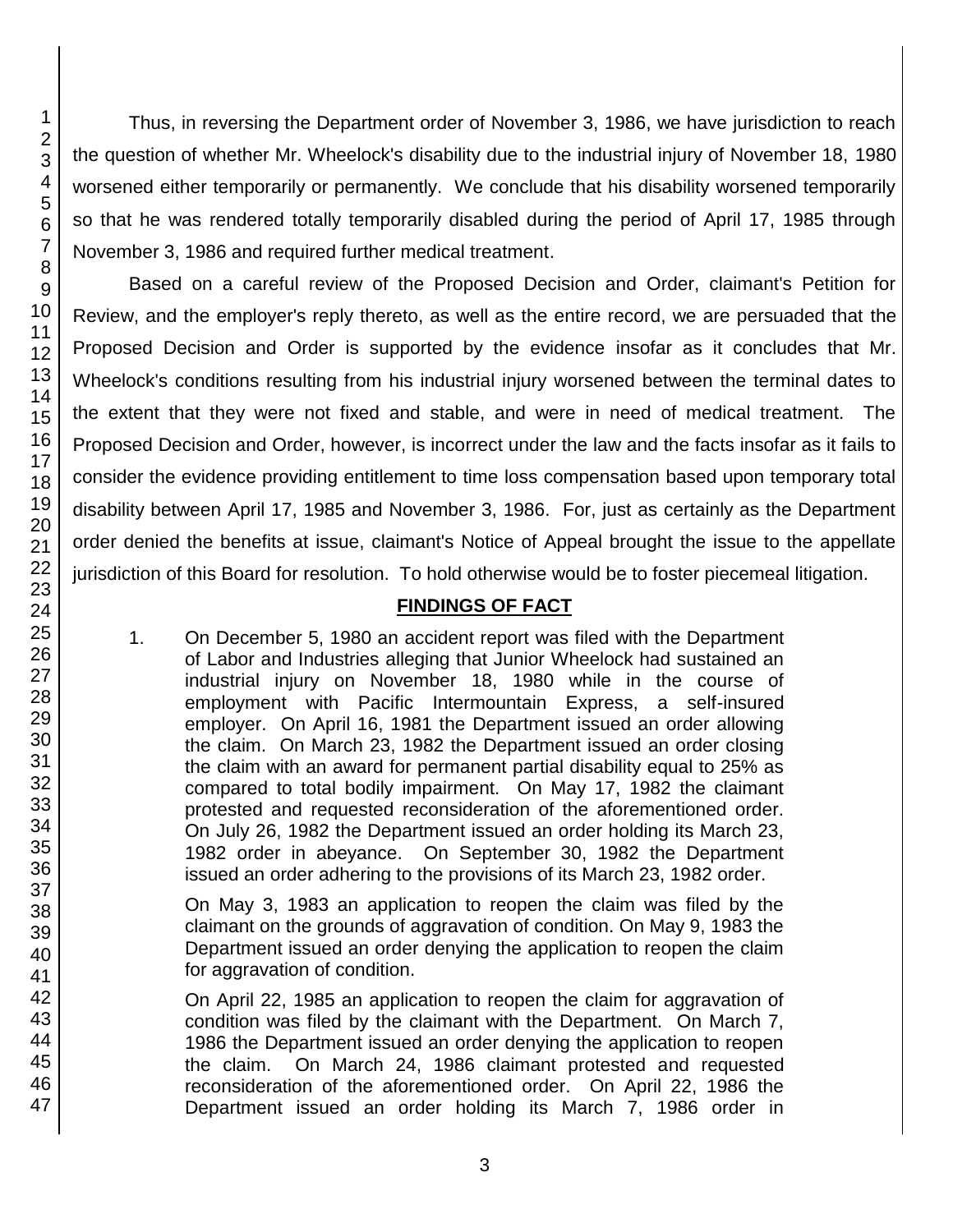abeyance. On November 3, 1986 the Department issued an order adhering to the provisions of its March 7, 1986 order and directing the employer to pay for diagnostic studies. On November 21, 1986 this Board received claimant's Notice of Appeal from the Department's November 3, 1986 order. On December 12, 1986 the Board issued an order granting claimant's appeal and assigning it Docket Number 86-4128.

- 2. On November 18, 1980, while in the course of employment with PIE Nationwide, Inc., the claimant fell, striking his back and neck against a pipe and injuring his back and neck.
- 3. On May 9, 1983 the conditions resulting from the November 18, 1980 industrial injury were fixed and stable and not in need of further curative treatment, and resulted in a permanent partial disability equal to 25% as compared to total bodily impairment.
- 4. On May 9, 1983 claimant's low back conditions were not evidenced by an absent ankle reflex, smaller circumference of the left calf, lack of flexion at the waist, scoliosis or a positive straight leg raising test.
- 5. As of November 3, 1986 the claimant's conditions proximately caused by his industrial injury included cervical and lumbar spondylosis, scoliosis, and a trapped nerve root and were evidenced by an absent ankle jerk, a smaller circumference of the left calf, a lack of flexion at the waist, a positive straight leg raising test, and increased pain. The conditions diagnosed included a herniated L5/S1 disc which was a proximate result of the industrial injury.
- 6. Between May 9, 1983 and November 3, 1986, claimant's conditions proximately caused by his industrial injury of November 18, 1980, objectively worsened and were in need of further treatment.
- 7. Claimant is a sixty-five year old man, who has a high school diploma, and has worked as a mechanic, heavy equipment operator, and truck driver.
- 8. Between April 17, 1985 and November 3, 1986, claimant's conditions proximately caused by his industrial injury rendered him unable to perform any form of gainful employment on a reasonably continuous basis in light of his age, education and work experience.

### **CONCLUSIONS OF LAW**

- 1. The Board of Industrial Insurance Appeals has jurisdiction over the parties and the subject matter to this appeal.
- 2. Between May 9, 1983 and November 3, 1986 claimant's disability due to the industrial injury of November 18, 1980 worsened within the meaning of RCW 51.32.160. As a result of the worsening of his disability, claimant required medical treatment and was temporarily totally disabled